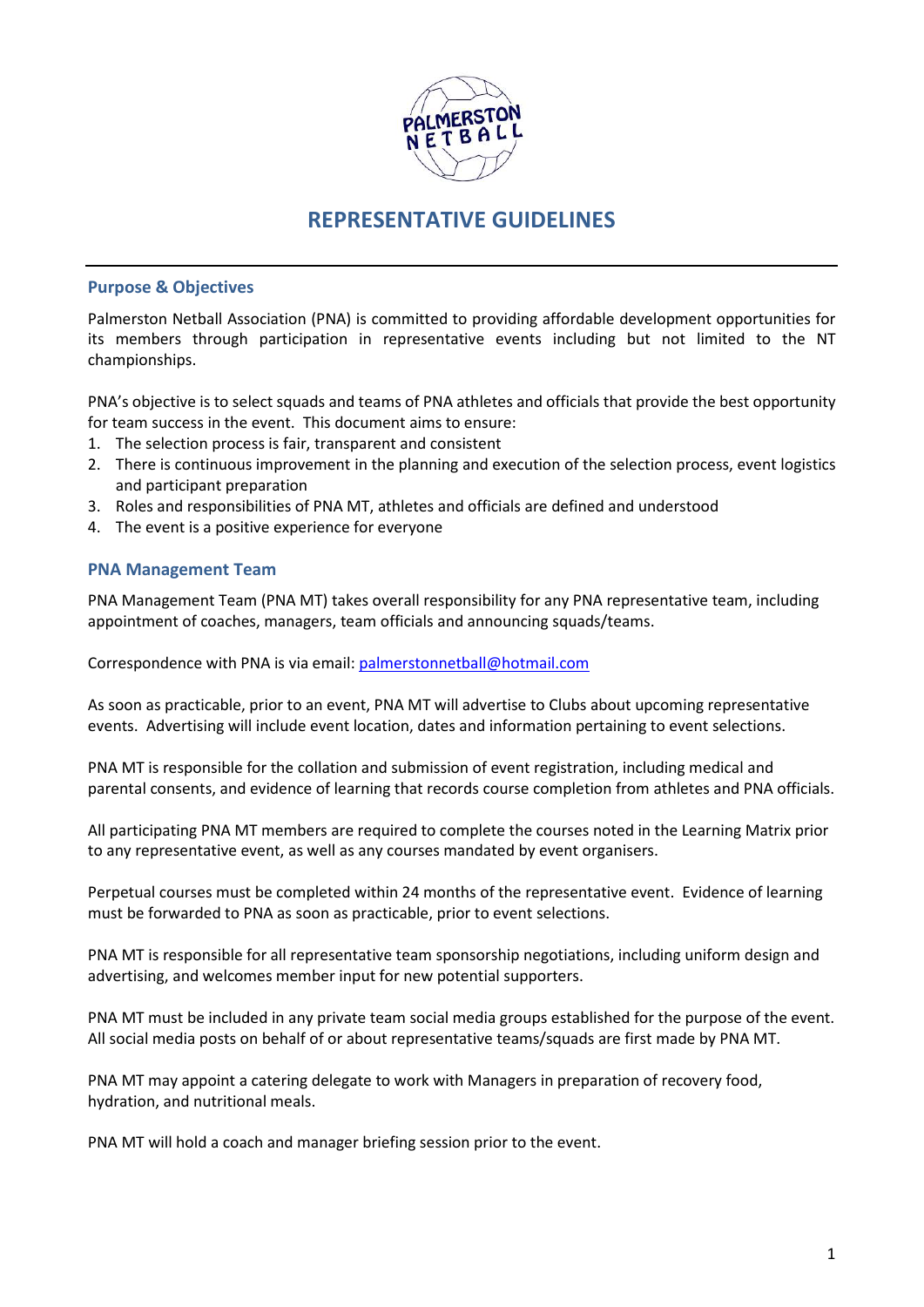## **Clubs**

Clubs are expected to encourage their members to nominate athletes, coaches, managers, umpires and other officials for PNA representative teams. PNA MT expects all affiliated Clubs to forward information and promote representative opportunities amongst their members.

Club and/or familial attendance is discouraged during representative selections. However, where accompanying support people are in attendance, they are required to remain in the designated spectator area and refrain from cheering, coaching or interfering with selections.

Coaching of athletes during selection trials is strictly prohibited. Anyone observed directing or coaching athletes may be asked to leave the area.

Clubs are encouraged to provide both positive and constructive feedback after the event and through the survey released and distributed by PNA.

## **Selectors**

PNA selection panels consist of a minimum of 3 people and, where possible, include the Head Coach of each team.

Selectors are required to complete the courses identified in the Learning Matrix and provide evidence of completion to PNA MT at least 1 week prior to representative selections.

During selection trials, the selection panel/s will sit in a designated area removed from athletes and supporters.

Selectors are required to take notes in order to rank every athlete in every round and contribute towards written athlete feedback reports. Upon completion of each selection round, selectors must return their notes with any rank preferences to PNA MT for data collation.

PNA upholds integrity, fairness, and equity in our selection processes. Selectors are required to maintain confidentiality of all records and discussions pertaining to athlete selection prior to, during and after an event. Breaches of confidentiality may result in a selector being removed from the panel and/or removal from future PNA official duties.

Coaching athletes is not permitted at any time during selection trials. Athletes are selected based on their merits displayed during selection trials; with exception of pre-approved match play observations made by the selection panel. Selectors may be removed from panels if observed coaching during selection trials.

Appropriate clothing is expected at all selection trial events. Appropriate clothing must be devoid of any club logos or branding, other than that supplied by PNA, Netball NT or Netball Australia.

# **Athletes**

All athletes must nominate for selection prior to an event, including underage athletes with parental consent. When nominating, athletes must identify 3 preferred playing positions. While PNA Selectors will attempt to give athletes equal opportunity in all positions, this may be impracticable due to the number of nominees for some positions.

Attendance at all selections and trainings is compulsory. Injured athletes are expected to attend all selections and trainings and participate in a managed manner. Unwell athletes must adhere to all relevant advice and directions issued by the Chief Health Officer. Any absence must be communicated in writing for selections to PNA and for trainings to the squad/team's Head Coach.

Injury-prevention by strapping or bracing ankles prior to every selection, training and match events is expected of all athletes. This is in accordance with Netball Australia and Netball NT Representative policies.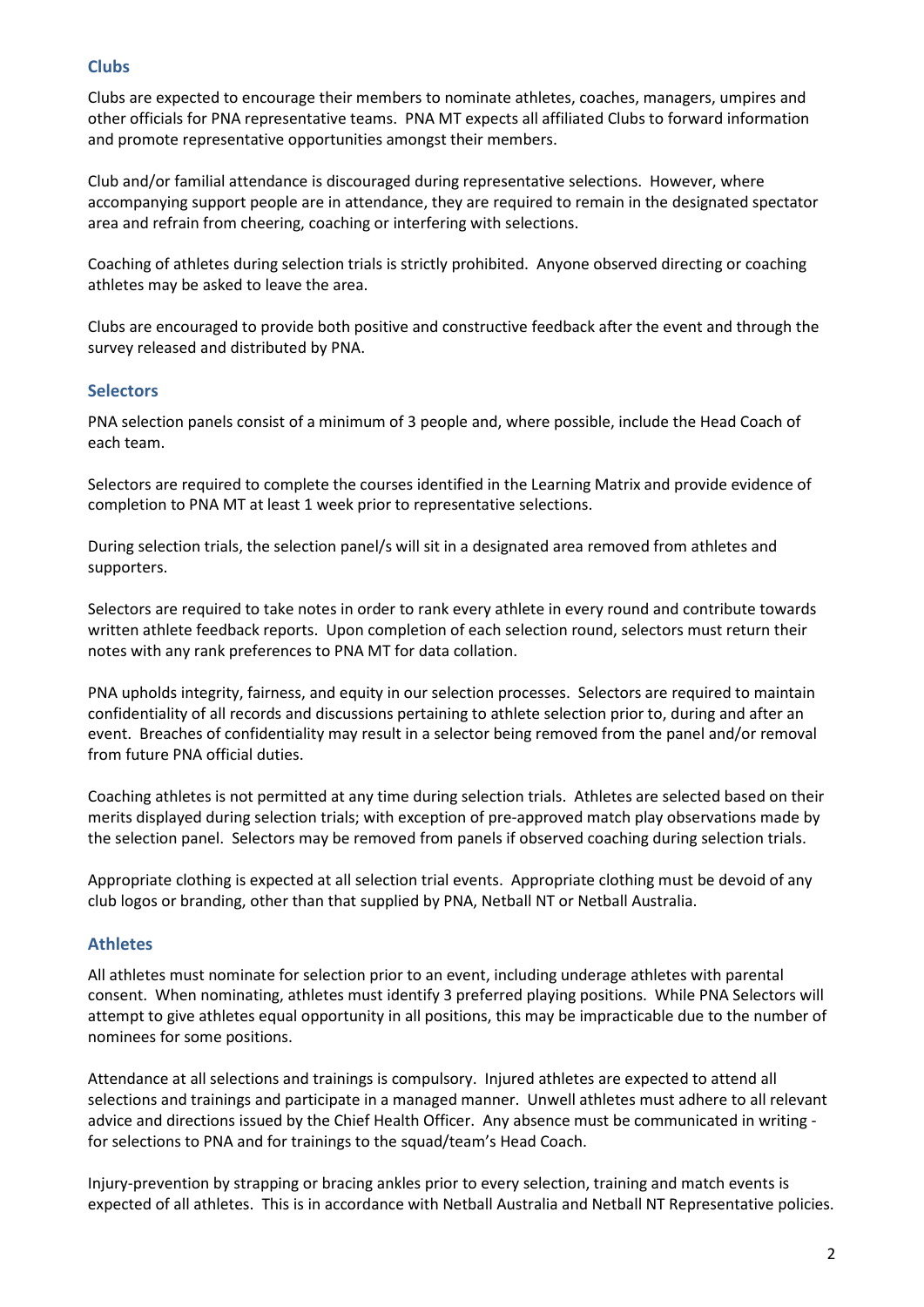Appropriate clothing is expected at all selection, training and match events. Appropriate clothing includes a white or black top, black shorts or black pants/tights, netball-appropriate footwear and socks. The style of clothing must support both movement and modesty, with appropriate coverage. Representative clothing must be devoid of any club logos or branding, other than that supplied by PNA for the event.

Athletes must adhere to the principles of good sportsmanship as outlined by INF and Netball Australia's Code of Conduct at all times, including online. Any athlete failing to adhere to these principles and/or displaying qualities that are unbecoming or may bring the reputation of PNA or a PNA sponsor into disrepute may be asked to leave the squad/team.

While personal devices are acceptable, they are brought to events at the owner's own risk and underage athletes must surrender devices to PNA officials when requested during the event, such as for curfew (if travelling) or game preparation.

Selected athletes, including reserve training partners, are expected to complete the courses identified in the Learning Matrix as well as any courses required by event organizers. Certificates of completion or proof of learning must be submitted to PNA by the requested date, being at least one week prior to the event's official registration date.

### **Coaches**

PNA encourages Club coaches to nominate for representative events.

Following PNA MT's advertisement of the event, Coaches submit a written expression of interest outlining their experience and skills suitable to be a representative coach. Coaches are appointed by PNA MT after expressions of interest are received and in accordance with representative event rules.

At a minimum, PNA expects representative underage coaches to have hold current Netball Australia Foundation Coach Accreditation. Representative overage coaches are expected to hold, at a minimum, current Development Coach Accreditation.

Appropriate clothing is expected at all selection, training and match events. Appropriate clothing must be devoid of any club logos or branding, other than that supplied by PNA, Netball NT or Netball Australia.

PNA supplied shirts must be worn for all official travel to, from and during event, over black shorts or black pants/tights. Appropriate closed footwear is required at all times, unless required due to a certified medical condition.

PNA expects appointed coach/es to assist with selection trials, specifically the warm-up and cool down of athletes and Head Coaches as part of the selection panel for their appointed team.

PNA MT will facilitate selection athlete rotations based on nominations submitted and to ensure fairness and equity. Head coach input for athlete combinations to observe after the initial trial event for upcoming selections are requested in writing to PNA MT at least 48 hours prior to the relevant trial event.

Coaches partaking in a selection panel are required to follow guidelines noted for Selectors.

At all times, Coach key responsibilities include:

- Work with PNA MT and all other officials to ensure a positive sporting experience for all involved in the program
- Ensure confidentiality at all times
- Plan and deliver quality coach leadership in accordance with Netball Australia's player-centred approach
- Adhere to all Netball NT policies and procedures, as well as the relevant competition's rules
- Maintain attendance records for trainings and forward to PNA MT as required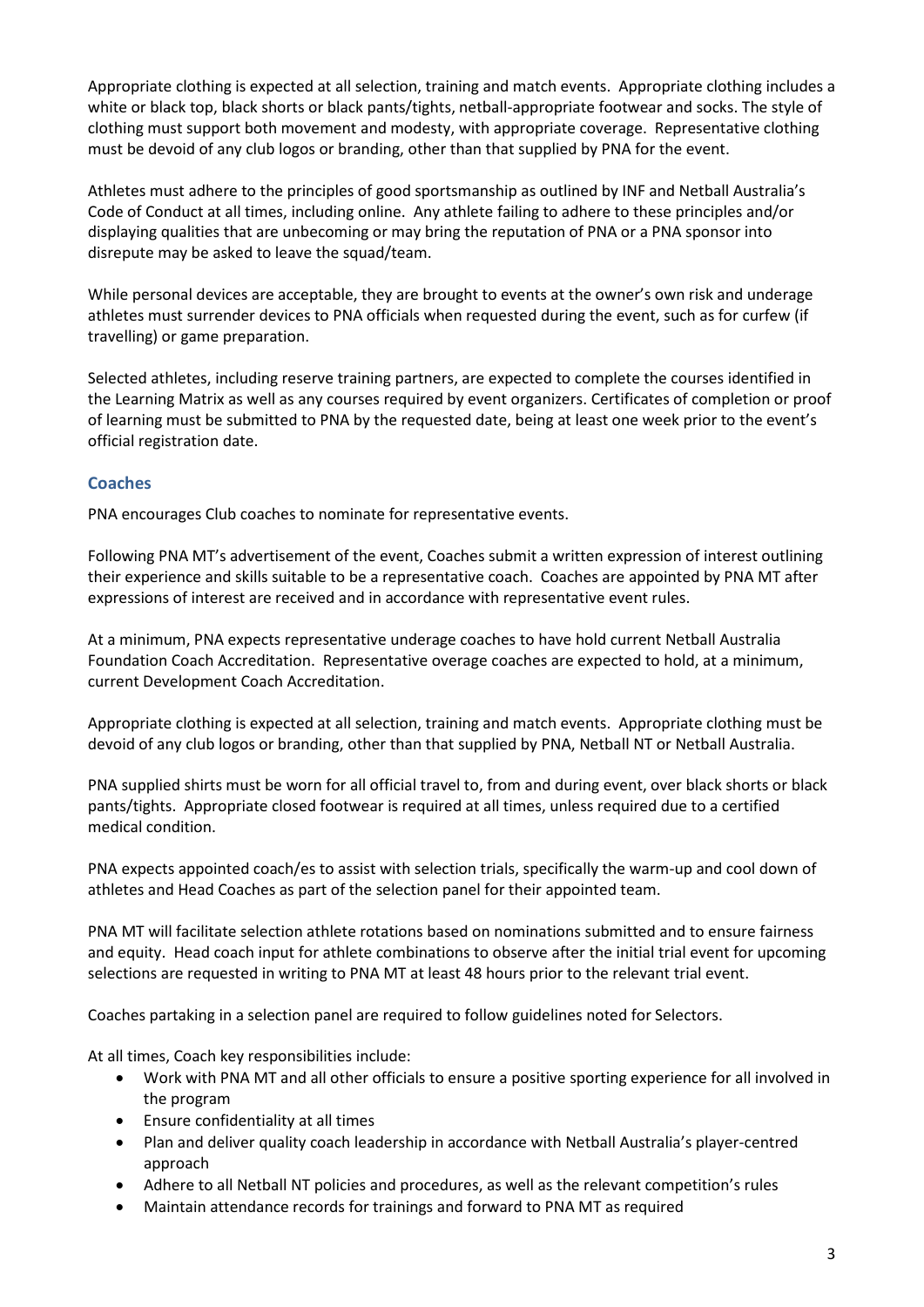- Maintain match-play records for all team members throughout the competition and forward to PNA MT upon completion of the event
- Submit post-event feedback to PNA MT by completing a survey
- Lead by example by demonstrating good sportsmanship, as outlined in the INF Rules of Netball.

All appointed coaches are required to complete the courses noted in the Learning Matrix, prior to any representative event, as well as any courses mandated by event organisers.

Perpetual courses must be completed within 24 months of the representative event. Evidence of learning and coaching qualifications must be forwarded to PNA MT prior to event registration.

PNA MT expects weekly training to commence upon announcement of the squad/team, and a full training schedule supplied to PNA MT prior to selected squad/team announcements. Any changes to the training schedule must be communicated to PNA MT as soon as practicable for publication on PNA socials.

Attendance at selection, training and match events is mandatory for all coaches and athletes. Manager attendance at trainings is optional, at the discretion of the Head Coach. Records of attendance must be retained and forwarded to PNA MT each Sunday. PNA MT will provide access to PNA facilities should coaches not already have Club accessibility.

Coaches take responsibility for all supplied PNA equipment and are required to report any lost or damaged equipment immediately to PNA MT. Upon completion of the event, all equipment must be returned to PNA within 1 week or through negotiation with PNA MT.

Upon receipt of uniforms, Coaches must advise PNA MT where, when, and how representative uniforms will be distributed, allowing for PNA photography.

### **Managers**

PNA encourages parents and developing coaches, managers, scorers and experienced players to nominate for Team Manager roles in representative events.

Following PNA MT's advertisement of the event, Managers submit a written expression of interest outlining their experience and skills suitable to be a representative team manager. PNA MT deliberate and appoint selected Managers during the selection phase for a representative team. The Manager reports to the team's Head Coach or direct to PNA MT should it be appropriate.

Managers are expected to complete the courses noted in the Learning Matrix, prior to any representative event, as well as any courses mandated by event organizers.

Perpetual courses must be completed within 24 months of the representative event. Evidence of learning must be forwarded to the PNA MT prior to event registrations.

At all times, Manager key responsibilities include:

- Work with the Head Coach and all other officials to ensure a positive sporting experience for all involved in the program
- Ensure confidentiality at all times
- Adhere to all Netball NT policies and procedures
- Manage allocated team budget (if applicable), account for all expenditure and provide copies of said expenditure to PNA MT within 1 week
- Assist with supervision of underage athletes
- Lead by example by demonstrating good sportsmanship, as outlined in the INF Rules of Netball.

Prior to the event, Manager duties may include:

- Attend all trainings requested by the Head Coach
- Assist with attendance record keeping and forwarding to PNA MT, as required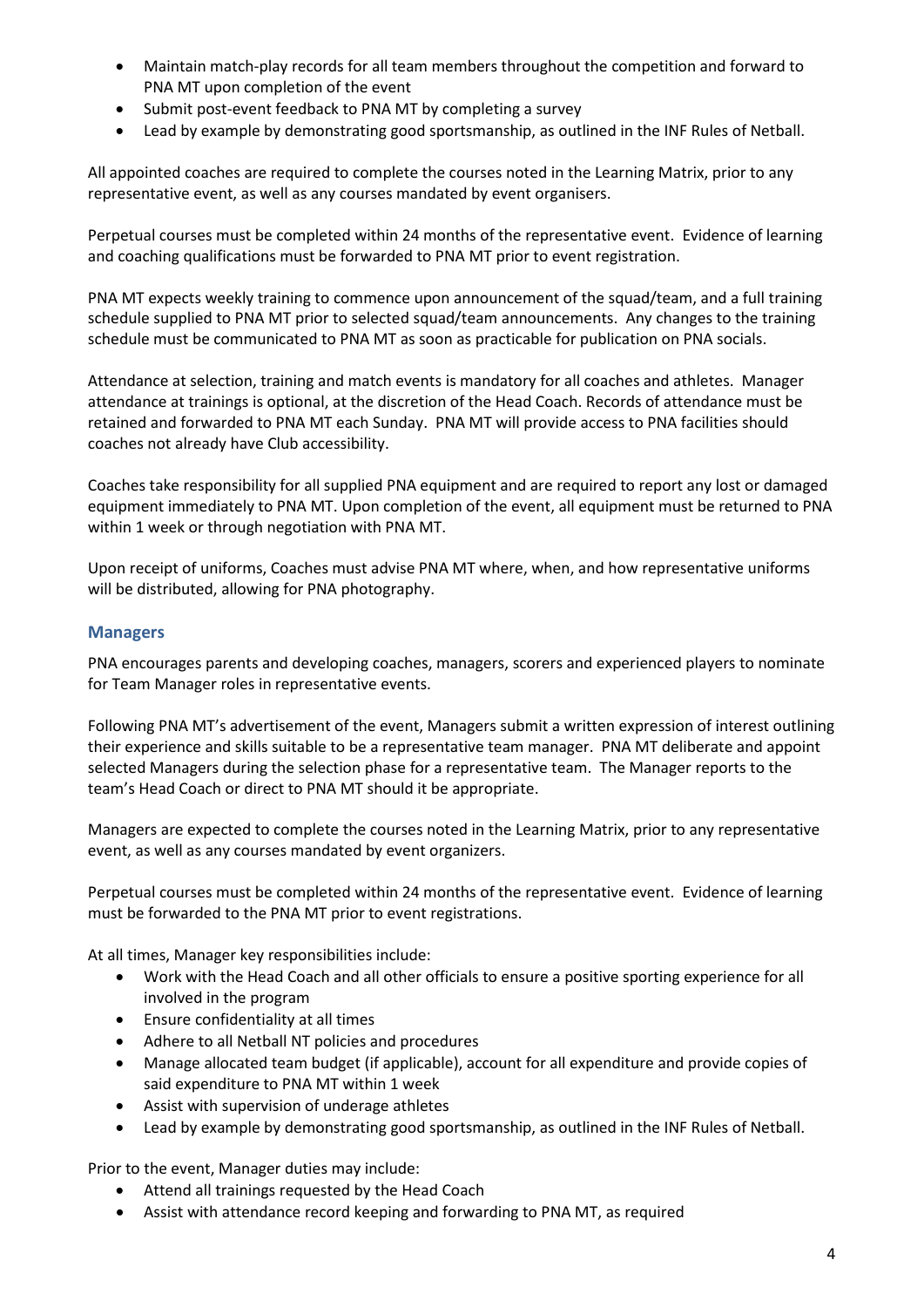- Follow up administrative tasks with team member families, such as consent permissions, medial clearances, and non-payments, at direction of the PNA MT
- Assist PNA MT with uniform dress allocation and associated record keeping
- Liaise with PNA MT delegate responsible for menu preparations and prepare recovery food and team meals, in consultation with the Head Coach.

During the event, Manager duties may include:

- Assist the Head Coach with player movements to, from and around the event
- Official scoring and/or timekeeping during event matches
- Filling water bottles prior to match
- Organise post-game recovery food
- Washing uniforms overnight (if travelling)
- Provide first aid
- Liaise with PNA MT officials and parents/carers should illness or injury arise
- Assist with food preparation for your team
- Obtain official team photograph (if available) or take a team photo and forward to PNA MT

After the event, Manager duties may include:

- Assist PNA MT with return of all team uniform dresses within 1 week of the event
- Assist Head Coach with return of all PNA equipment
- Provide copies of all team budget related expenditure and return any unspent funds within 1 week
- Complete a PNA feedback survey in relation to the event.

Appropriate clothing is expected at all training and match events. Appropriate clothing must be devoid of any club logos or branding, other than that supplied by PNA, Netball NT or Netball Australia. PNA supplied shirts must be worn for all official travel to, from and during event, over black shorts or black pants/tights. Appropriate closed footwear is required at all times, unless required due to a certified medical condition.

# **Umpires**

Eligible umpires must have attained a minimum National C Badge accreditation. Umpires must submit an expression of interest as soon as practicable, prior to representative events, outlining their experience and skills suitable to be a representative umpire in writing to PNA MT. PNA MT and the PNA Umpire Coordinator (if not part of the MT) deliberate and appoint representative umpires. PNA representative umpires report to the PNA Umpire Coordinator in the first instance, or direct to PNA MT should it be appropriate.

Selected umpires will be provided a PNA uniform and it must be worn during official travel to/from events and any other time during the official event except when the event organiser stipulates otherwise e.g. opening and closing ceremonies.

Umpires are expected to provide their own equipment, such as whistles, refillable drink bottles and white socks.

Umpires are expected to complete the following online courses noted in the Learning Matrix prior to any representative event, as well as any courses mandated by event organizers.

Perpetual courses must be completed within 24 months of the representative event. Evidence of learning must be forwarded to the PNA MT as soon as practicable, prior to event registrations.